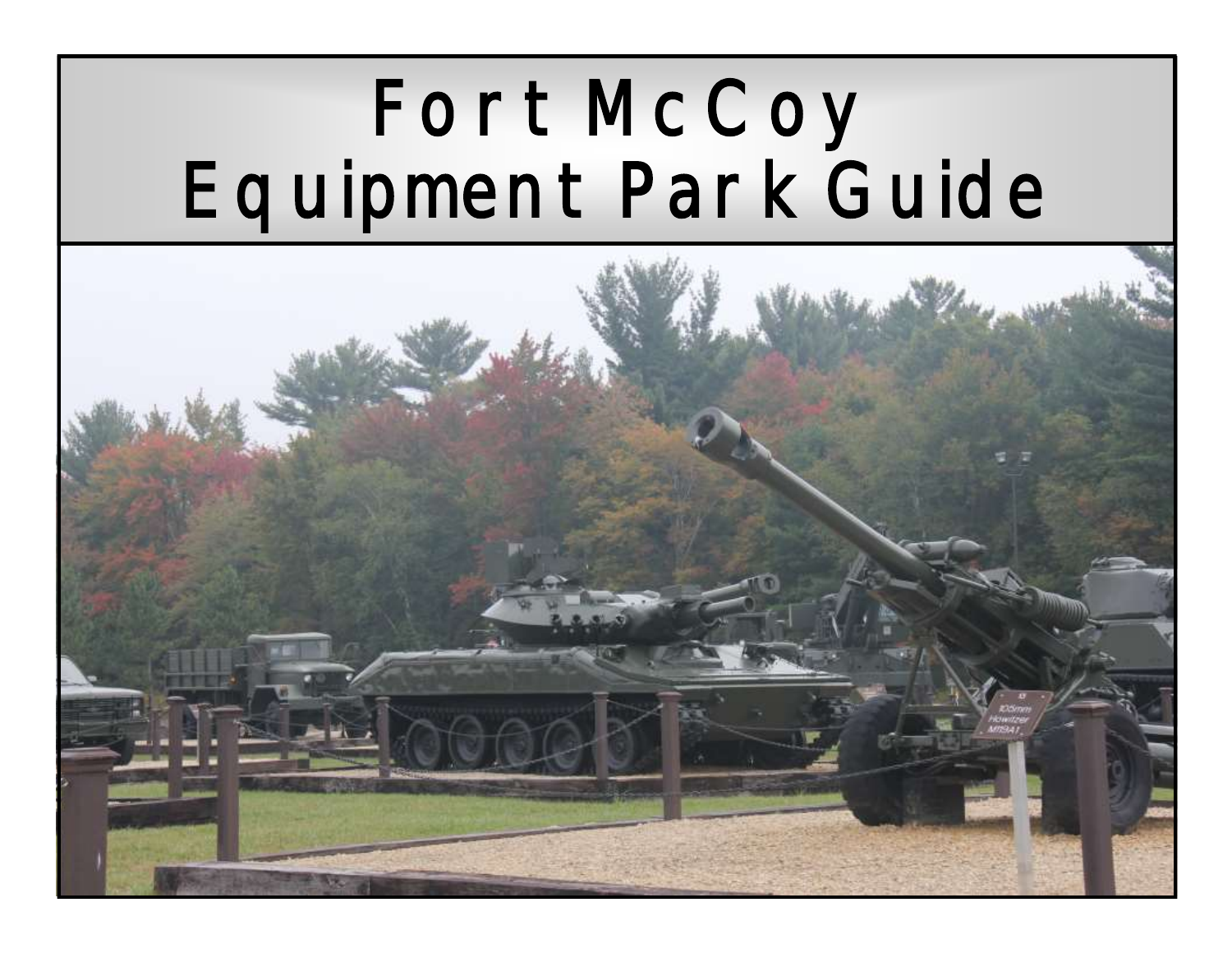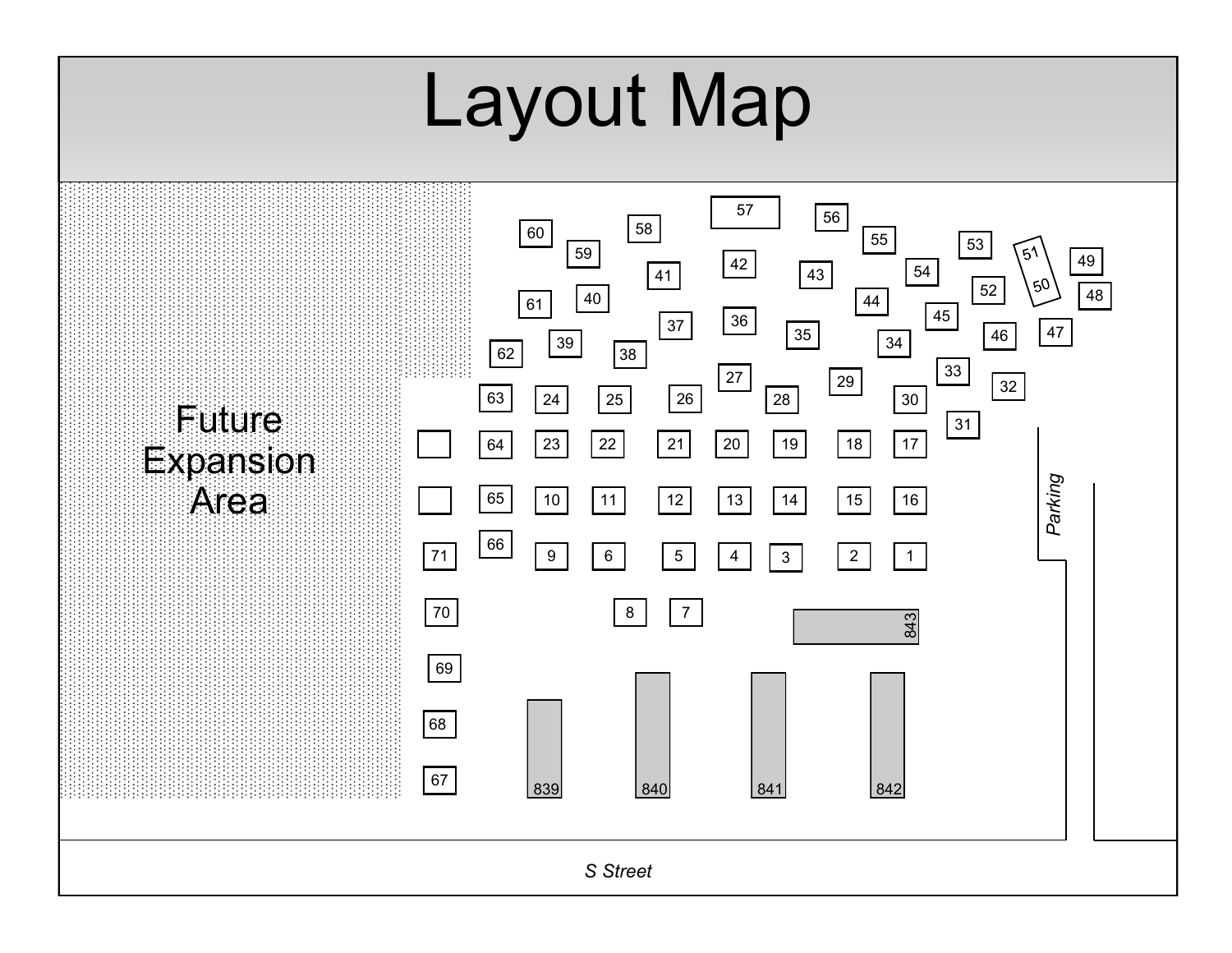## **1. M561 Cargo Truck, 1 1/4-Ton, 6X6, (Gamma Goat)**



Designed in the late 1950s and early 1960s, the Gamma Goat was produced from 1969-1973 by the Condec Corp. It was a fully amphibious tactical vehicle de-

signed to move different types of cargo, including weapons and ammunition, on all types of roads, highways and cross-country terrain. **Crew:** 2. **Passengers:** 8 Soldiers. **Payload:** 2,500 lbs. **Top Speed:** 50 mph. **Air transportability:**  Phase 1, air droppable.

## **2. M1009 Utility & Tactical Truck, 3/4-Ton, 4X4, CUCV (Commercial Utility Cargo Vehicle)**



Built by the Chevrolet Division of the General Motors Co., this three-quarter-ton, four-wheel-drive vehicle was used for command, control, and transport of personnel.

This model used the Chevrolet Blazer body and chassis with the lighter half-ton axles. The rear seat could be folded down or removed. **Top Speed:** 55 mph. **Fording Depth**: 20 inches.

# **3. M37 Cargo Truck, 3/4-Ton**



The initial version of this truck was developed in 1941 to replace the Army half-ton truck. It was first manufactured in 1945 by the American Car and Foundry Co.,

and Cadillac Motor Car Division of the General Motors Co. It was used as a cargo and personnel carrier. The vehicle could be rigged on a platform for dropping in airborne operations. **Crew:** 3 in cab; 6-8 seated in box. **Top Speed:** 35 mph. **Fording Depth w/o special equipment:** 42 inches.

**4. M151A2 Utility Truck, 1/4-Ton, 4X4 MUTT (Military Utility Tactical Truck)** 



The M151A2 MUTT is often mistaken for the M38 Jeep. The M151 series began development in the late 1950s and was built from 1961-69 by Ford and American Motors General

Corp. Production of the M151A2 started in 1970 as a replacement for the M38 and M38A1 jeeps. Over the years, production contracts were awarded to Ford, Kaiser Jeep and the American Motors General Corp., of Wayne, Mich. This truck was used to transport personnel and general cargo. It also could be used as an ambulance or as an assault vehicle when equipped with a recoilless rifle. It was used heavily in Vietnam during the war and in smaller conflicts into the 1980s. In 1987, jeeps were phased out of the active Army inventory and replaced by the Humvee. This version of the MUTT is a ragtop (See #32 for the hard-top version). **Crew**: 2. **Passengers:** 2. **Top Speed:** 66 mph.

# **5. M101A2 Cargo Trailer, 3/4-Ton**



This trailer was built by several manufacturers starting in the early 1950s. Normally towed by an M37 three-quarter-ton truck, this trailer has a single axle and two wheels. The

M101 is designed to operate on all types of roads, cross-country terrain, and in all weather conditions. There are no restrictions on the M101 for movement over primary and secondary roads; however, it is restricted to a maximum speed of 15 mph when towed cross-country.

## **6. M332 Ammunition/General Cargo Trailer, 1 1/2-Ton**



The M332 trailer is used to transport ammunition in tactical situations. **Artillery Round Carrying Capacity (number):** 8 inch (12), 155 mm (24), 105 mm (50). **Maximum Towed** 

**Speed:** highway, 50 mph; cross country, 25 mph. **Payload:** 3,000 lbs.

## **7. AH-1S Helicopter, Attack (Cobra)**



This single-engine attack helicopter's primary use was to destroy armored vehicles. It is equipped with Hydra 70 multipurpose submachine rockets and 20 mm cannons,

which are effective against other targets. **Crew:** 2. **Top Speed:** 129 knots. **Maximum Endurance:** 4 hours. **Rotor Diameter:** 44 feet. **Armament:** TOW missiles, 2.75-inch rockets, 20 mm cannon.

#### **8. UH-1H Helicopter, Utility (Huey)**



The "Huey," first produced in the 1950s, is considered the longest-serving aircraft in the U.S. Army. The Army's workhorse, the "Huey" served as a troop transporter, armed

helicopter, ambulance and utility aircraft in support of Soldiers in combat operations. **Crew:** 3. **Troopcarrying Capacity:** 8. **Litter Capacity:** 2. **Top Speed:** 110 knots. **Rotor Diameter:** 48 feet.

#### **9. M127 Stake Semitrailer, 12-Ton**



This trailer was used as a general-purpose cargo trailer to haul items such as tents, duffle bags, tool boxes, or an occasional M151 jeep. It was towed by an M275 two-and-

one-half-ton tractor, or an M52 five-ton tractor.

#### **10. M131A5C Tanker, Semitrailer, Fuel, 12-Ton**



The M131A5C tank semitrailer was used to carry and transfer fuel, service containers, and refuel ground vehicles. It normally was towed by a five-ton, six-wheel-drive

tractor truck that has a fifth wheel. The semitrailer is about 31-feet long, 8-feet wide, and 9-feet high. The tank body is made of stainless steel. It is di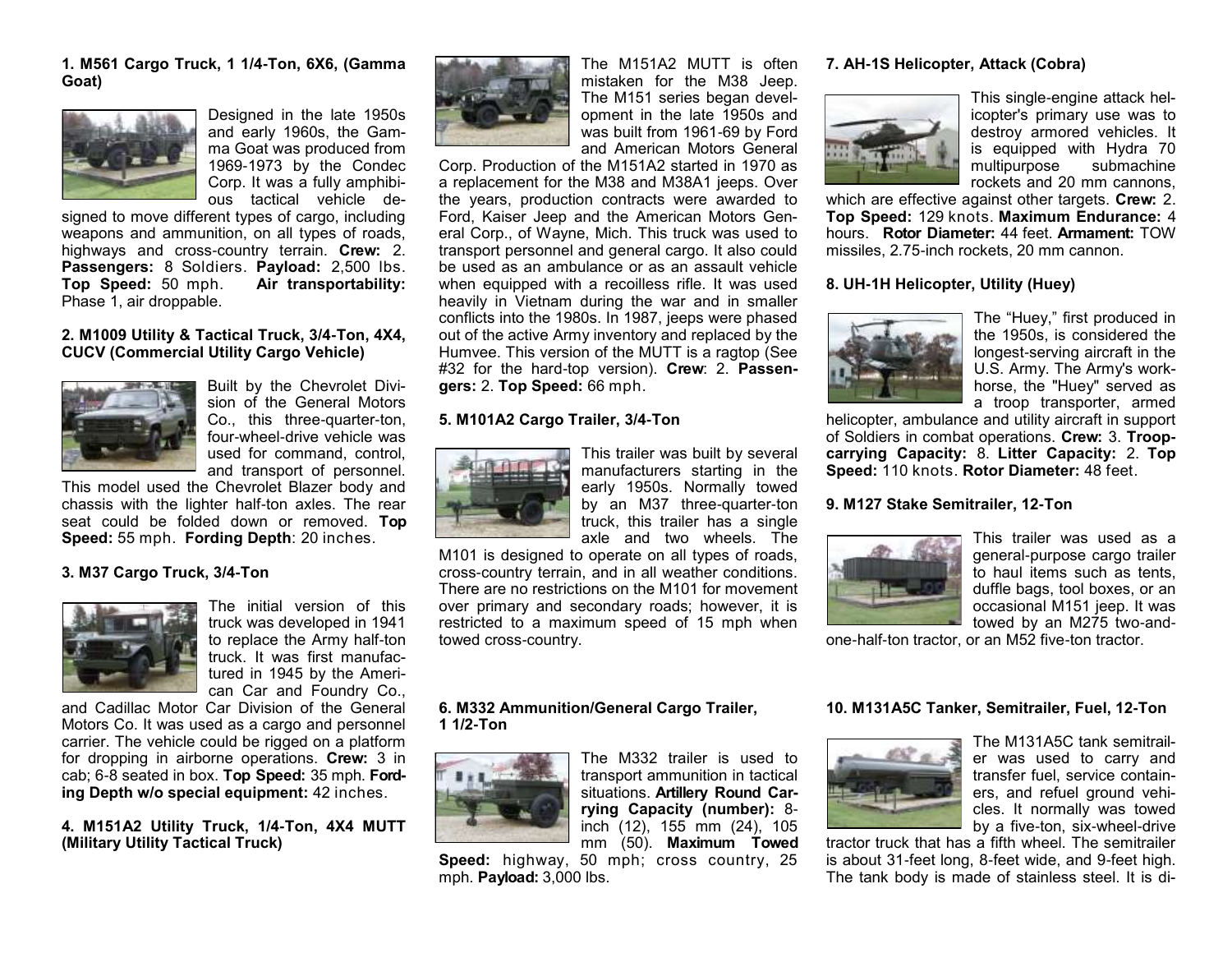vided into two 2,500-gallon compartments. **Capacity:** 5,000 gallons.

# **11. M149A2 Water Trailer, Tank, 1 1/2-Ton**



The M149A2 transported water (potable or nonpotable) on highways and cross-country terrain to troops. The water tank is stainless steel with double

walls with two inches of urethane-foam insulation between the walls. It is equipped with dispensing equipment consisting of four bronze faucets, a rear self-drain faucet and brass piping. A shut-off valve completes drainage from the exterior plumbing. A manhole on top of the water tank provides access for bulk filling and cleaning. The trailer also is equipped with a bracket at the manhole to allow for heating of the water with the standard M67 immersion heater. **Capacity:** 400 gallons.

# **12. M3 Personnel Carrier, (Half-Track)**



First manufactured in 1941 by White Motor Co., and later produced by Autocar Co., and Diamond T Motor Co., the M3 was used to transport cargo and personnel in com-

bat zones. It used the same chassis and mechanical components as the M2 half-track car, but the rear-armored body was 10 inches longer and featured a door in the rear to ease entry and exit from the vehicle. **Crew:** 3. **Passengers:** 6. **Top Speed:**  45 mph.

## **13. M119A1 105 mm Howitzer, Towed**



First fielded in 1989, the M119A1 provided improved artillery fire support for the Army's light forces. It was air mobile with the UH-60 Blackhawk helicopter, and its

prime mover was the Humvee. **Crew:** 7. **Range:** 7 miles, high-explosive; 12 miles, rocket-launched.

## **14. M114 Command and Reconnaissance Carrier, Armored**



First built by Cadillac in 1962, this carrier saw some use in the early Vietnam War. It was used for combat and reconnaissance missions. It was capable of operation with full-

rated loads over unimproved roads, under all seasonal conditions in arctic and temperate zones. Track movement propelled and steered the vehicle on both land and water. The low net weight of the vehicle enabled it to be transported by cargo aircraft and parachute dropped to using forces. **Crew:** 4 (commander, driver, observer, passenger). **Top Speed:** 36 mph, land; 4 mph, water. **Armament: .**30- and .50-caliber machine guns; grenade launcher.

#### **15. M1008 Cargo Truck, 1 1/4-Ton, 4X4**



Built by Chevrolet Division of General Motors from 1984- 1987, this one-and-one-quarter -ton, four-wheel-drive truck was used to transport light cargo and personnel. The M-1008

is a Commercial Utility Cargo Vehicle, (CUCV), a military-modified Chevrolet commercial pick-up truck. The CUCVs were an attempt by the U.S. military to use commercial, off-the-shelf vehicles with minor modification in non-combat roles. Eventually all CUCV units where replaced by the Humvee. **Top Speed:** 55 mph. **Fuel Capacity:** 20 gallons.

## **16. M819 Wrecker, Tractor Truck, 5-Ton, 6x6, w/winch**



The M819 was used for wrecker, hauling, and salvage operations. Its hydraulically-powered, engine-driven crane could extend 11.5 to 26 feet, rotate 270 degrees, and elevate 45 de-

grees. It is also equipped with a fifth wheel for hauling semitrailers and a front winch to free the vehicle when it becomes mired. **Crew:** 2. **Top Speed:** 45 mph.

## **17. PI-75501 Fire Truck**



The 1964 American LaFrance fire truck is an economy model, entry-level, cab-forward custom called the Pioneer I. This truck utilized a slab-sided, flat-faced

canopy style cab. It contains a 500-gallon water tank and uses an International Harvester diesel engine. **Pump rate:** 750 gallons per minute.

## **18. M35A2 Cargo Truck, 2 1/2-Ton, 6X6, Typical**



Designed in the 1950s and manufactured by REO, among others, this is a 10 wheeled truck with a standard 12-foot cargo box. This cargo truck was much more

roadworthy and had a longer mechanical life than previous trucks. **Top Speed:** 60 mph, gasoline; 56 mph, diesel.

# **19. M548A1 Cargo Carrier, Tracked 6-Ton**



This unarmored full-tracked vehicle provided transportation of ammunition and general cargo to the forward areas in support of field units. It was used to support

the M109 Howitzer. **Crew:** 4 in cab, up to 6 tons of crew and/or material on rear cargo deck. **Fording Depth:** Floats (limited to one-foot waves).

# **20. M114A2, 155 mm Howitzer, Medium, Towed**



A towed weapon first produced in 1942 as medium artillery, the M114A2 was used during World War II, and in the Korean and Vietnam Wars. **Crew:** 11.

**Range:** 14 miles. **Sustained Rate of Fire**: 40 rounds per hour.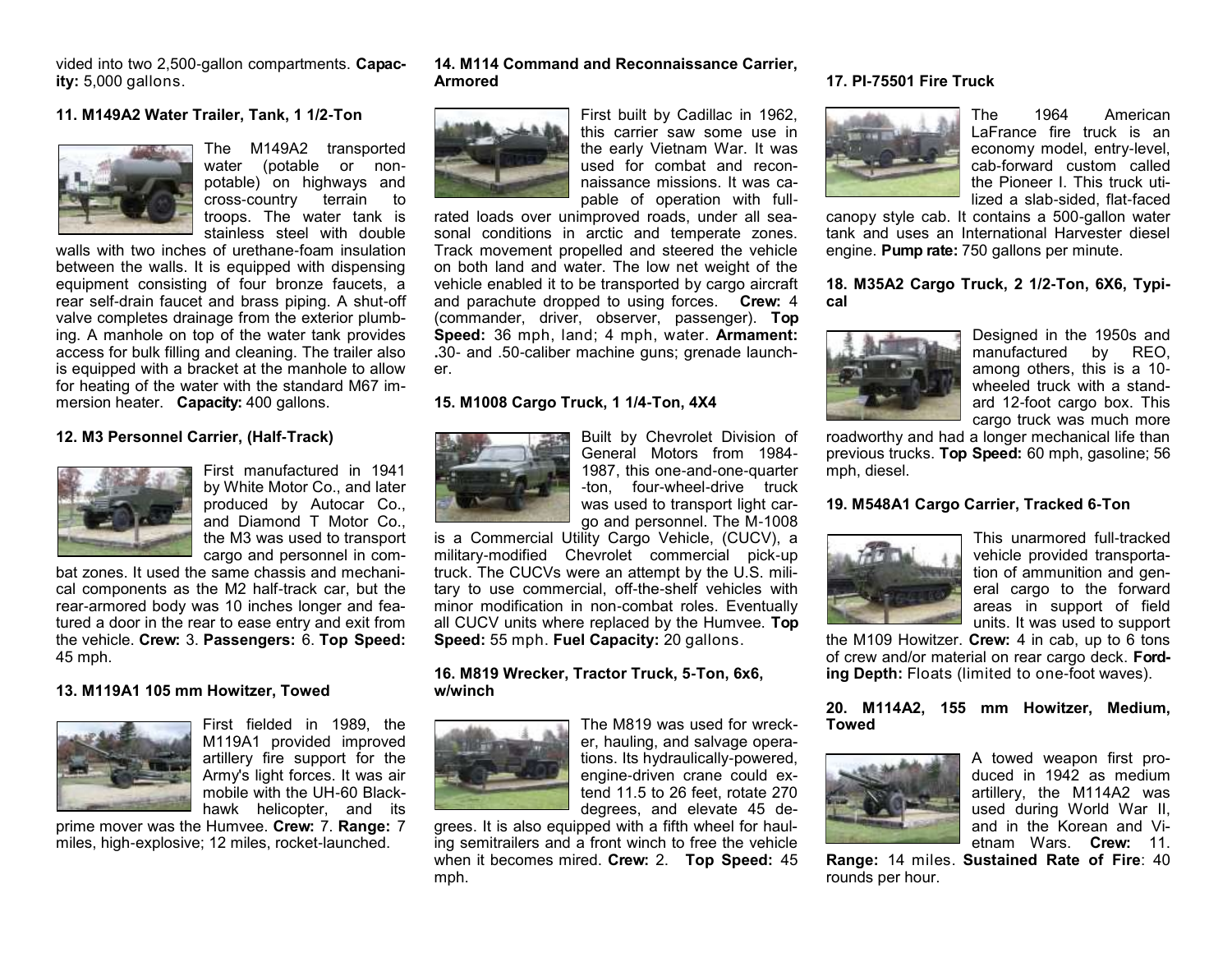**21. M551 Armored Reconnaissance Airborne Assault Vehicle, Full Tracked, 152 mm (Sheridan)**



First built by the Allison Division of the General Motors Co., in 1966, the M551 was developed as a replacement for the M41 light tank and the airborne M56 Scorpion self-

propelled antitank gun. Intended as an airborne reconnaissance and assault vehicle, the Sheridan was "air droppable" by use of the Low Altitude Parachute Extension System (LAPES). **Crew:** 4 (commander, gunner, loader, driver). **Top Speed:**  45 mph. **Effective Range:** 25-30 meters. **Armament:** 152 mm main gun, 7.62 mm and .50 caliber machine guns, 8 grenade launchers.

#### **22. M1010 Ambulance, Truck, 1 1/4-Ton, 4X4**



Built by the Chevrolet Division, General Motors Co., for the U.S. Army, Air Force, and Marine Corps between 1984-87, the M1010 provided ambulatory and litter

evacuation. It could transport four to eight patients ─ four litter patients on racks mounted inside the compartment for the severely injured patients, or, eight ambulatory patients and an attendant could be seated in the rear body. This vehicle's very sophisticated air-filtration system protected cab and patient compartment personnel from chemical and biological contaminants. A patient-lifting device, an arm with block-and-tackle and sling assembly, was fastened to the upperright corner at the rear of the body.

#### **23. M49A2C Fuel Truck, Tank, 2 1/2-Ton, 6X6**



Designed in the 1950s, this truck was used to haul and discharge gasoline and jet fuel. Each of its 600-gallon stainless steel tanks used a delivery pump and metering

system. The delivery pump, located in the compartment at the rear of the body, also was used to transfer fuel from one container to another. The tanks were filled through large covers on the top of the body. When transporting fuel cross-country only the rear tank located over the rear axles was filled. **Crew:** 3. **Top Speed:** 58 mph. **Capacity:** 1,200 gallons.

#### **24. M54A2 Cargo Truck, 5-Ton, 6X6, with Winch**



Built by International Harvester Corp., Diamond T, Mack, and American Motors General from the early 1950s to the late 1970s, this steel-bodied truck was used to transport

general cargo or personnel. It was the workhorse truck for the Army and the Marine Corps in Vietnam. With a 14-foot cargo box, it was used to carry troops and supplies, and served as "gun trucks" by adding armor and weapons such as machine guns. **Crew:** 2.

#### **25. M110A2 Self-Propelled Howitzer, Heavy, 8-Inch, Full Tracked**



Manufactured by Pacific Car and Foundry Co., Ford Motor Co., and Bowen-McLaughlin-York in 1978, the M110A2 is a cannon artillery weapon. Its missions, aside from general

support of friendly units, included counter-artillery and air-defense suppression. It had both conventional and nuclear capability. **Crew:** 13 (two gunners, two loaders, driver, 8 Soldiers in support vehicle). **Top Speed:** 35 mph. **Maximum Fording Depth:**  42 inches.

#### **26. M4A3 Combat Tank, Medium, Full Tracked, 76mm Gun (Sherman)**



First built in 1942 by Ford Motor Co., the M4A3 provided firepower, mobility and crew protection for offensive combat. It was the principal U.S. combat tank in all combat

zones for most of World War II, in service for 1943- 44, and was used by the U.S. Army and National

Guard and foreign countries for years after World War II. **Crew:** 5 (commander, gunner, loader, driver, assistant driver). **Top Speed:** 25 mph. **Maximum Range:** 9 miles. **Armament:** 76 mm main gun, .30- and .50-caliber machine guns. **Rate of Fire:** 4 rounds per minute.

# **27. M60A3 Combat Tank, Full Tracked, 105 mm Gun**



First produced in 1960 by the Detroit Tank Arsenal and Chrysler Corp., the M60A3 evolved from the M-48 Patton Tank. The M60 is one of the world's most successful

main battle tanks with 15,000 having been produced and serving in 22 countries. It was used extensively in the 1970s and 1980s as the main assault vehicle of an armored/mechanized infantry/infantry division. The M60 is the first U.S. vehicle to be equipped with laser range finders and thermal sights, giving it the capability of being employed at night and under conditions of limited visibility. The tank has two smoke generation systems, an engine exhaust smoke system that sprays fuel into the exhaust manifold, and two sixbarreled smoke grenade launchers that are fitted on either side of the turret. The U.S. Army phased the M60A3 out of service in 1997. **Crew:** 4 (commander, gunner, loader, driver). **Top Speed:**  30 mph.

#### **28. M42A1 Anti-Aircraft Artillery Gun, Self-Propelled, Twin, 40 mm (Duster)**



Manufactured by Cadillac in 1951, the M42A1 deployed with armored divisions as a means of providing mobile anti-aircraft weapons. Because of its rapid rate of fire,

it also proved valuable as an infantry support weapon against ground targets. **Crew:** 6 (commander, gunner, sight-setter, two loaders, driver). **Armament:** 2 - 40 mm guns.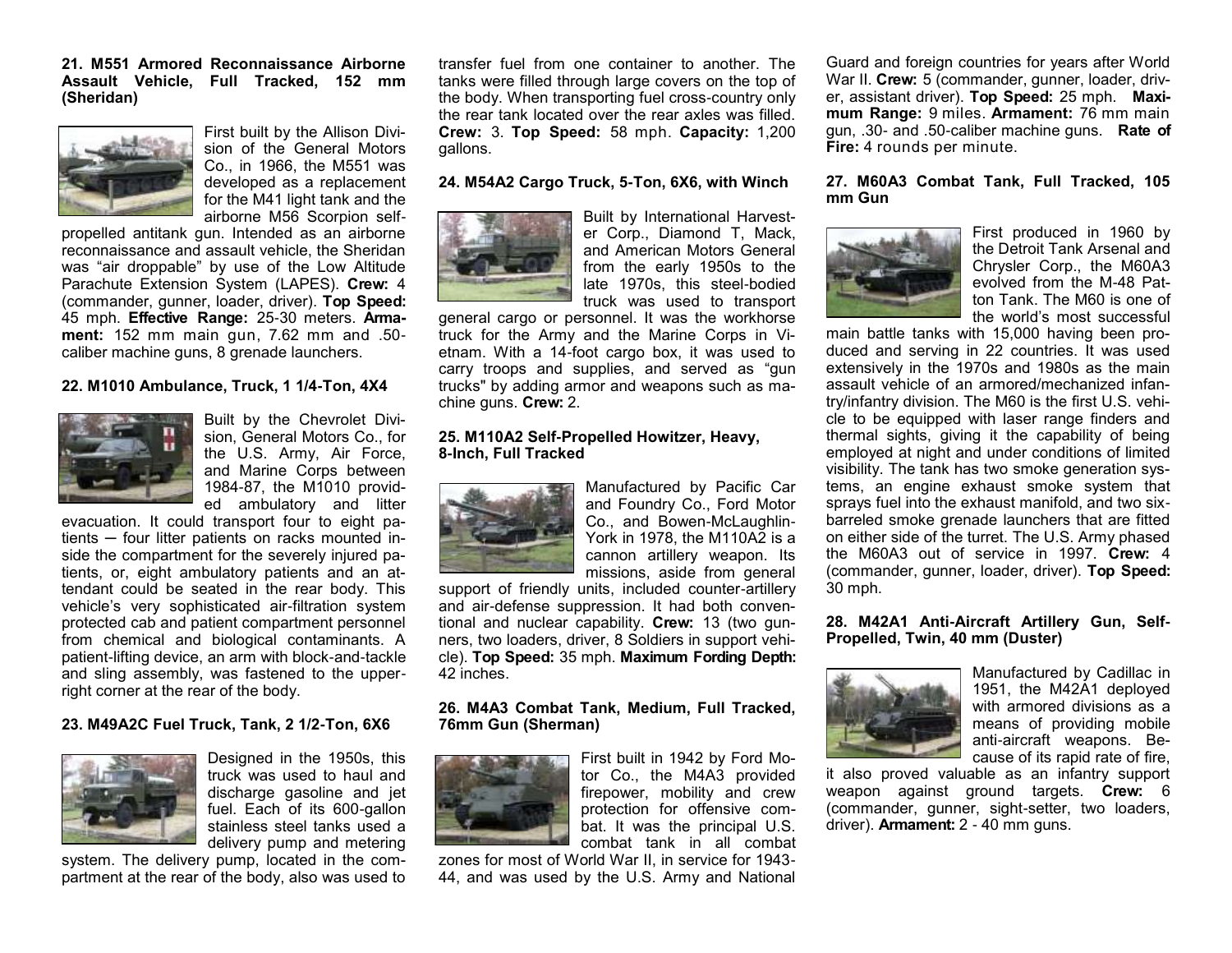#### **29. Shop Equipment, Organizational Repair, Truck-Mounted (SEORTM)**



Mounted on the M944A1 Truck Chassis, the SEORTM is referred to as a "Bat Wing." It is a self-contained machine shop with lathes, drill presses, welders, a

valve-grinding machine, a milling machine, etc. The equipment is powered by a self-contained generator, which is powered by the power take-off (PTO) from the truck chassis. The sides open up when in use, resembling bat wings.

# **30. M135 Cargo Truck, 2 1/2-Ton, 6X6**



Designed and built in mass production from 1950-1955 by the GMC Truck Division of General Motors Co., in Pontiac, Mich., the M135 was used by many National

Guard units well into the 1960s. The six-wheeldrive cargo truck had single 11 x 20 tires/wheels with a 12-foot standard military cargo box. Although mostly used in the United States, it also saw some combat use in the Korean War. **Crew:** 1 or 2. **Winch Capacity:** 10,000 lbs. **Fuel Capacity:**  56 gallons.

## **31. M29 Cargo Carrier (Weasel)**



The first M29 prototype was designed and developed in 1942, and mass production continued from 1942-45 by Studebaker Corp., of South Bend, Ind. The one-piece,

welded-steel hull allowed it to float without preparation. Referred to as a Weasel, the M29 was a small, light-cargo all-terrain carrier that had a full track and full amphibious capabilities. Originally designed for use in snow, it quickly became popular for use in all climates because, being small and compact, it was very maneuverable and easy to transport. The 20-inch-wide tracks gave it an extremely low ground pressure of 2 pounds per

square foot — lighter than the pressure of a man's foot. **Top Speed:** 36 mph, land; 4 mph, water.

## **32. M151A2 Utility Truck, 1/4-Ton 4X4 MUTT (Military Utility Tactical Truck)**



Often mistaken for a jeep, the MUTT was developed from the late 1950s to the early 1960s and was built by Ford and AM General from 1961- 1969. The replacement for the

M38 and M38A1, it was the principal combat jeep of the Vietnam era. It had a four-wheel independent suspension of unsophisticated design, which was responsible for somewhat unstable behavior on corners. The later A2 version adopted a semiindependent rear suspension to improve stability. This version has a hard-top and enclosed sides (See #4 for the rag-top version). **Top Speed:** 66 mph. **Fuel Capacity:** 17 gallons.

#### **33. M1 Main Battle Tank (Abrams)**



First built in 1978 by Chrysler, General Dynamics took over production of the M1 in 1982. The first turbine-powered combat vehicle, it was used to provide heavy armor superiority

on the battlefield. The Abrams tank closes in on and destroys enemy forces on the battlefield using mobility, fire power, and shock effect. The Abrams featured state-of-the-art armor protection for the crew complete with armored compartments for fuel and ammunition stores. The tank weighed in at 67.5 short tons making it one of the heaviest such systems in the world. **Crew Capacity:** 4 (driver, loader, gunner, tank commander). **Top Speed:** 45 mph (0- 20 mph in 6 seconds). **Armament:** Main armament is the 120 mm smooth-bore gun.

# **34. M51A2 Dump Truck, 5-Ton, 6X6**



Designed and built by International Harvester Corp., Diamond T, Mack, and AM General from the early 1950s to the late 1970s, the M series

five-ton truck replaced the four-, six-, and sevenand-one-half-ton series used in World War II. The M51A2, an earth-moving engineer vehicle used for construction, had a box that could hold five cubic yards of material. **Top Speed:** 52 mph. **Fuel Capacity:** 78 gallons.

## **35. M901A1 Combat Vehicle Anti-tank ITV (Improved TOW Vehicle**)



An anti-tank vehicle designed to keep a TOW (Tube-launched, Opticallytracked, Wire-guided) missile crew under armament, this vehicle is the predeces-

sor to the "Bradley." It was capable of firing two missiles without reloading and carrying 10 TOW rounds in the missile rack. It initially was fielded in 1979. **Crew:** 4. **Top Speed:** 40 mph. **Armament:** TOW missile launcher and M60 machine gun.

## **36. M88A1 Recovery Vehicle, Full-Tracked, Medium**



The M88A1 is used for hoisting, winching and towing operations to accomplish battlefield recovery and evacuation of tanks and other tracked combat vehicles.

It was produced in response to the dieselization of the U.S. Army tactical vehicle fleet. Initial trials demonstrated an increase in operating range from 360 to 450 km. This vehicle also had a modified transmission, a diesel-fired personnel heater and auxiliary power unit, and stowage space for a small quantity of light anti-tank weapons. The hydraulic system was re-designed to allow the auxiliary power unit to operate the main winch cable as well as stow the boom and spade to prepare the vehicle for recovery, should the hydraulic system fail. **Crew:** 3 (commander, driver, mechanic). **Top Speed:** 27 mph (18 mph with towed load). **Fording Depth:** 102 inches. **Hoisting Capacity:**  25 tons. **Main Winch Capacity:** 90,000 lbs.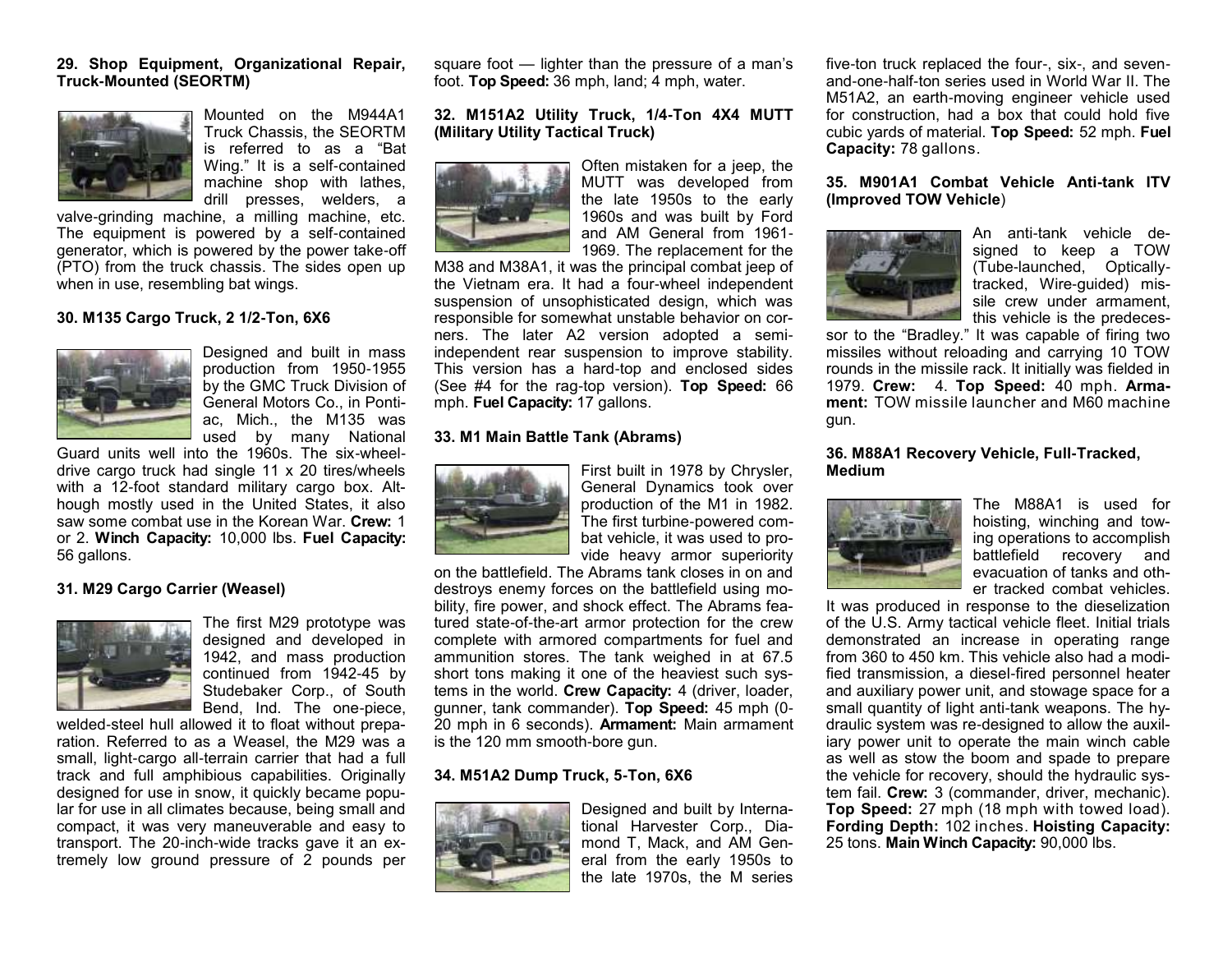## **37. TE95 Battle Tank, Medium**



The TE95 was built in 1958 to replace the M48 tank, but was not adopted. It incorporated many high-tech features that appeared in later tanks, including siliceous-

cored armor, a precursor of modern composite armors. The TE95 also featured the T53 OPTAR rangefinder, which used an intense beam of light to calculate range. Various TE95s were armed with guns ranging in caliber from 90 mm to 120 mm. There was much expected of the TE95 program when it was initiated, but slow progress dogged the development process. It finally was decided that the TE95 would not offer an appreciable benefit over an up-gunned and re-engined M48A2 Patton, so the TE95 was cancelled in favor of what eventually became the M60. Only six were made and this is one of only two still in existence. **Crew:** 4. **Top Speed:** 35 mph. **Armament:** 90 mm main gun, .30-caliber and .50-caliber machine guns.

## **38. XM706 Armored Car, Light 4X4, V-100 Commando (Rubber Duck)**



This vehicle was used in Vietnam as a personnel carrier, patrol vehicle, and police and convoy escort. It was a mobile, amphibious armored car used for reconnaissance,

convoy escort, riot control, and security and as a personnel carrier. The vehicle protected the crew from small-arms fire, grenades and anti-personnel mines. All surfaces were angled for maximum deflection. The armor was up to 1/4-inch thick. The "run flat" tires were capable of going about 30 miles on sidewalls alone if punctured. **Crew:** 11. **Top Speed:** 62 mph land; 3.5 mph, water. **Armament:** .30- and .50-caliber machine guns.

# **39. D7E Tractor, Full-Tracked, Low-Speed, Dozer Blade with Winch**

The D7 series medium bulldozer began service with the U.S. military during World War II. With



upgrades and changes, it has been a workhorse for the U.S. Military for more than 50 years, fulfilling its primary earthmoving role as well as a host of other roles discovered

for it, for example mine clearing with a special flail adapter kit. Although very versatile, the ability of the D7 to operate varies with soil conditions. For the Army, the D7 dozer is the primary earthmover for construction of survivability positions and antitank ditches. It must be transported by trailer due to its poor mobility. **Crew:** 1. **Top Speed:** 5 mph. **Fuel Capacity:** 116 gallons (consumes 10 gallons per hour.)

## **40. MW24C Scoop Loader**



The MW24C is intended for use as a bucket loader for long-range stockpile work, excavating, and general utility work. It also is an expedient replacement for small cranes

and shovels, and can operate as a front loader, clam shell, dozer and scraper. The loader, which is powered by a diesel engine, has two axles, fourwheel drive, articulated frame steering, and four 20.5 by 25 rubber tires. The loader is equipped with a two-and-one-half-cubic yard multipurpose bucket and rollover protection system/falling objects protection system (ROPS/FOPS) cab. **Dump clearance at maximum height, 45-degree dump:** 9 feet. **Dump reach at maximum height, 45-degree dump:** 37 inches. **Capacity:** 2.5 cubic yards.

## **41. MLT-6CH Forklift, Truck, Rough-Terrain, 6,000 Pound**



The rough-terrain forklift truck has front- and rear-axle steering, which enables it to move sideways at 20-degree angles and have a shorter turning radius. The forklift can operate

in two-wheel or four-wheel drive, enabling it to travel through mud, snow, sand, and up steep grades with equal mobility. The forklift has fording capability up

to five-foot waves. The body and forks for the forklift may be tilted right or left in relation to the front axle. The forks are extended by hydraulically operated telescoping arms that reach out, up, or down to handle loads. A hydraulic cylinder moves the forks right or left from center to lift off-center loads. The forklift has expanding tube-type hydraulic brakes, hydraulically operated power steering, and a torque converter. **Fuel Consumption:** 8 gallons per hour. **Top Speed:** 25 mph.

## **42. 200 STM Oil Heater**



The 200 STM is a trailermounted, mobile, heavy-duty, high-output heater. External electrical power and fuel must be provided for its operation. The 200 STM has an

electric-powered burner. **Output/hour:** 2,100,000 (British Thermal Units) BTU.

# **43. PU-619M Generator, Trailer Mounted**



Used for supplying electrical power to military operators, the PU-619 engine operates two, 10-kilowatt hours (KW) generators mounted on a half -ton trailer. A power-transfer

switch is provided for connecting the generator's output to a common load. **Fuel:** Gasoline

#### **44. H446A Crane, Wheel-Mounted, 5-Ton, Rough-Terrain**



This air-transportable crane was produced by Hanson Manufacturing Co., in the late 1960s through mid-1970s. It was powered by a Detroit Diesel engine, and

had a boom length of 25 feet. **Governed Speed:**  2,800 rpm. **Fuel Type:** Diesel. **Fuel Capacity:** 50 gallons. **Cable hoist:** 206 feet.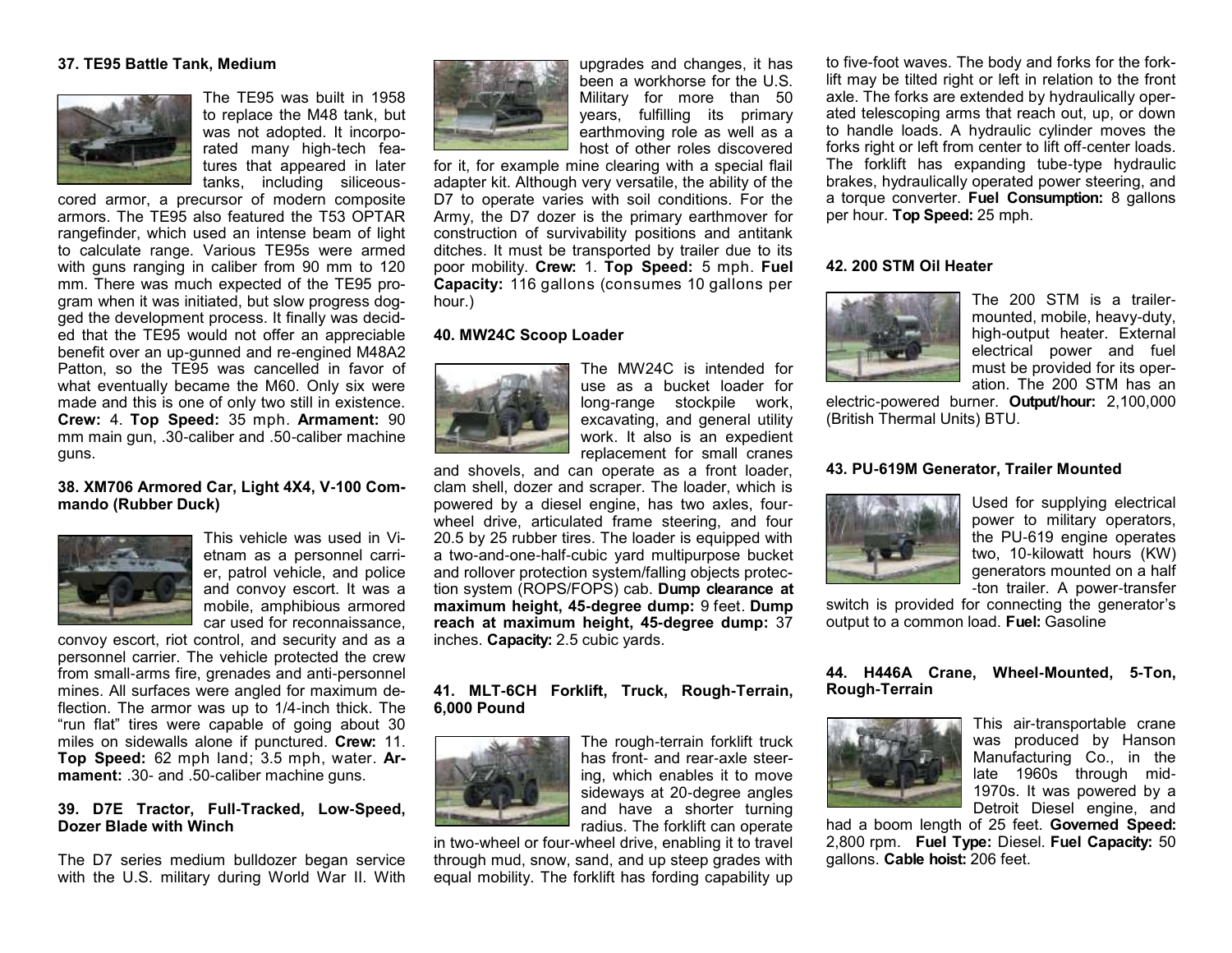#### **45. M109A2 155 mm Howitzer**



The M109A2 entered service with the U.S. Army in 1976 and was used by various other countries. It provided armored combat support by means of direct (line of sight)

and indirect (out of line of sight) weapons fire. It allowed firing in a 360-degree circle through its primary weapon, the 155 mm cannon assembly, and its secondary armament, the M2 heavy barrel .50-caliber machine gun. **Crew Capacity:** 6. **Top Speed:** 35 mph. **Armament:** 155 mm and Browning mm anti-aircraft machine gun.

## **46. M1037 High Mobility Multipurpose Wheeled Vehicle (HMMWV)**



Using common components and kits, the HMMWV can be configured to become a troop carrier, armament carrier, S250 shelter carrier, ambulance, TOW missile

carrier, and a Scout vehicle. The HMMWV replaced the quarter-ton Jeep, the M718A1 Ambulance, the quarter-ton Mule, the 1 1/4-ton Gamma Goat, and the M792 Ambulance.

## **47. M578 Light Armored Recovery Vehicle (VTR)**





lifting crane for barrel replacements of self-propelled guns in heavy-artillery battalions and was used as such in the 1970s. Today, the M578 functions more as a wrecker

and a general recovery vehicle. The hydraulic crane is housed in a turret mounted at the rear of the chassis. A stabilizing spade hydraulically lowers from the rear. This vehicle was used in both the Vietnam War and Operation Desert Storm. **Crew:** 3 (driver, crane operator, and rigger). **Top Speed:** 34 mph. **Armament:** .50-caliber machine gun. **Main Winch Capability:** 60,000 lbs. **Hoist Winch Capability:** 30,000 lbs.

## **48. M577A2 Command Post Carrier**



The M-577 is the Command Post variant of the M-113 Armored Personnel Carrier. It first entered service in 1962. The rear compartment is raised to provide extra room. When used as a mobile command center,

the inside holds map boards, radios and other equipment necessary to command and control a military unit. Other configurations are used for field emergency medical treatment vehicles, tactical operation centers, or fire direction centers.

# **49. M1031 Equipment Maintenance Truck, Tactical Chassis, 1 1/4-Ton**



The M1031 is part of the Commercial Utility Cargo Vehicle series. It has a chassis and cab combination, designed for the mounting of special bodies that might be required. The trucks are powered by a V-8 diesel

engine that has a displacement of 6.2 liters.

#### **50. & 51. M747 Semitrailer and M911 Truck Tractor**



The M911 truck tractor was used with the M747 semitrailer as part of the Heavy Equipment Transporter System (HETS) built in the 1970s. Its main use was to transport, de-

ploy and evacuate tanks and other heavy vehicles. During Operation Desert Storm, the HETS hauled M1A1 series tanks. **Tractor Length:** 30 feet. **Width:** 9 feet, 6 inches. **Weight:** 26.3 tons. **Crew:** 2. **Maximum Speed:** 43 mph. **Trailer Length:** 48 feet, 3 inches. **Width:** 11 feet, 6 inches. **Weight:** 17.1 tons.

## **52. M984E1 Truck, Wrecker, HEMTT, (Heavy Expanded Mobility Tactical Truck)**

The HEMTT provided transport capabilities for resupply of combat vehicles and weapons systems. The M984 Wrecker is one of five basic configura-



tions of the HEMTT-series truck. This vehicle family was rapidly deployable and designed to operate in any climate condition where military operations occur. **Man-**

**ufacturer:** Oshkosh Truck Corp. **Engine:** Detroit Diesel Allison, 8-cylinder, 2-stroke. **Wheelbase:** 191 inches. **Turning Circle:** 95 inches. **Crew:** 2. **Maximum Speed:** 57 mph, governed. **Fording Depth:** 48 inches.

# **53. M818 Truck, Tractor, 5-Ton, 6x6**



The M818 is the tractor truck variant of the M809 series vehicles. It has a fifth wheel that is used to haul adaptable semitrailers with loads of up to 37,500 pounds cross country and 55,000 pounds

on the highway. The front winch mounted on some M818s has a pulling capacity of 20,000 pounds.

#### **54. M728 Combat Engineer Vehicle (CEV)**



The CEV, manufactured by Detroit Tank Arsenal, was placed into service in 1965. It is a basic M60A1 tank with a hydraulically operated debris blade, a 165 mm turret-

mounted demolition gun, a retractable boom and a winch. The CEV provided engineers in the forward combat area with a versatile, armorprotected means of performing tasks under hostile fire. Tasks included reduction of roadblocks and obstacles; filling craters, ditches and short dry gaps; limited construction of combat trails; construction of obstacles; and clearing of rubble and debris. A specially designed mine-clearing rake was fabricated as a "tool" for the CEV in Desert Storm. The full-width rake allowed the CEV to clear minefields in non-cohesive, granular soils. **Crew:** 4 (commander, gunner, loader, driver). **Top Speed:** 30 mph.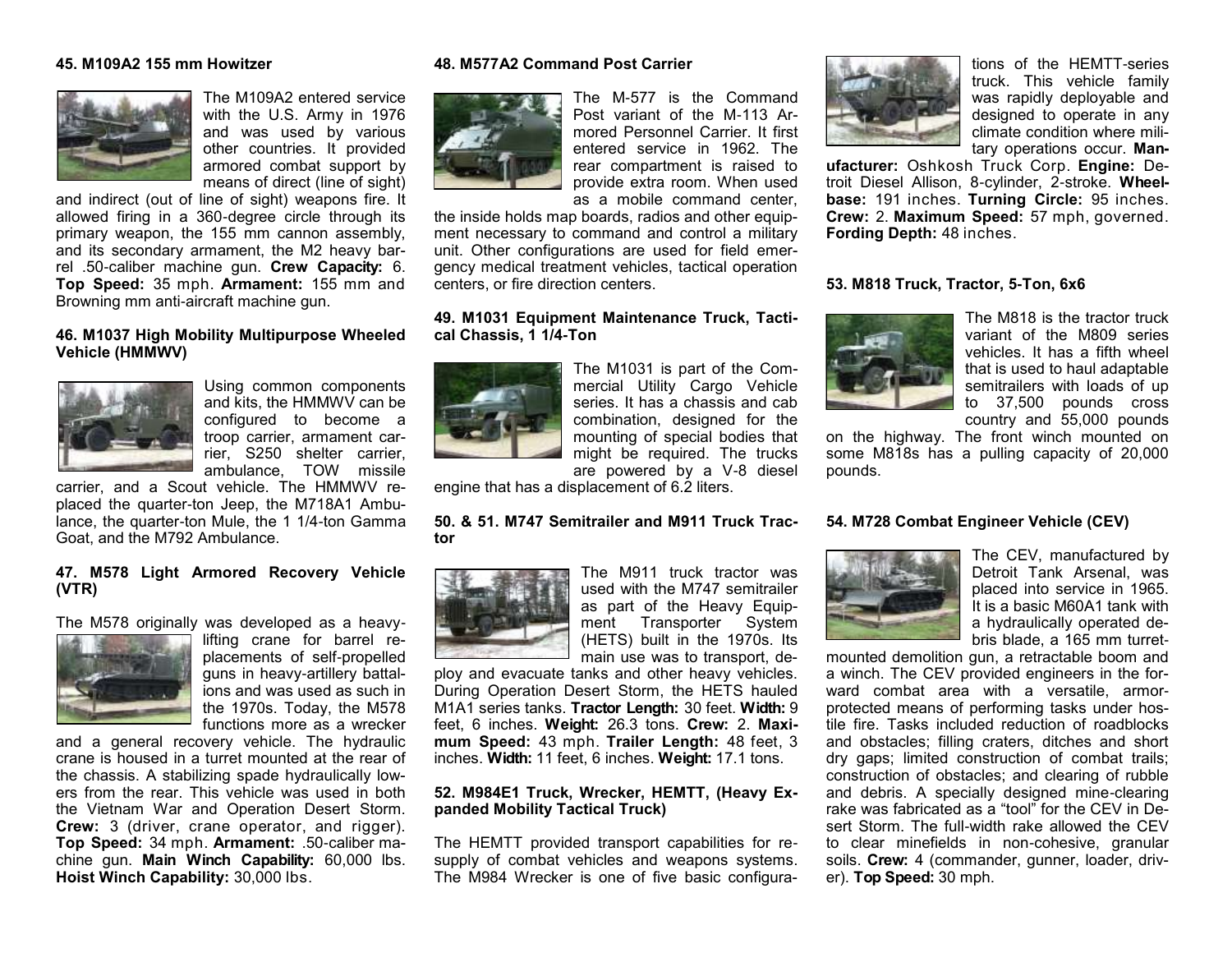#### **55. Crane, 20-Ton**



Built in 1970 by the American Crane Co, it is equipped with an earthmoving bulldozer blade and a 20-ton tackle block. The boom is nontelescoping. The crane is air

transportable, Phase 3. **Boom length:** 30 feet. **Boom radius:** 10 feet. **Boom maximum angle:**  85-degrees. **Engine:** Cummins V8-265.

## **56. M85-100 Trailer-Mounted Laundry Unit**



This four-wheeled trailer contains stationary laundry equipment components and was used with other trailermounted equipment to perform the function of a mobile

laundry in the field. Its tumble dryer, water heater, washing machine, and extractor provide troop units and field hospitals with on-site laundry service for cotton, woolen and durable-press items.

#### **57. 290M Tractor, Wheeled, Industrial, Scraper**



The Clark 290M is a fourwheel-drive articulating tractor with a tilt dozer blade and rear connections for a 20 yard scraping bowl. The 290M was used in Vietnam

for road construction, defensive fortifications, and general construction. The tractor also was used as a prime mover or recovery vehicle due to its heavy rated drawbar pull capacity of 34,650 to 38,150 pounds. The full nomenclature for the 290M is Tractor, Wheeled, Industrial: Diesel Driven: Med DBP: w/dozer, w/backup scarifier, w/drawbar, trailer pintle and hydraulic scraper controls w/ROPS.

## **58. M917 20-Ton Dump Truck**



The M917 dump truck, with a hydraulic hoist, is capable of hauling 12-cubic yards of aggregate and similar materials on and off road. Built by AM

General, the M917 has a 75,000 lbs. gross vehicle weight rating. It is equipped with a pusher axle for equalizing the load on the rear axles.

## **59. M919 Truck, Concrete Mobile Mixer**



The M919 is a concrete mobile mixer with the capability to transport dry concrete ingredients and water, mix the ingredients in various proportions and discharge mixed concrete direct-

ly into forms or other handling equipment. The M919 shares the 400 brake horsepower engine and semiautomatic 16/2 transmission with other AM Generalbuilt M915-series vehicles. The M919 is equipped with a pusher axle for equalizing the load on the rear axles. The materials-handling capacity of the M919 is: **Cement:** 63 cubic feet. **Sand:** 130 cubic feet. **Water:** 400 gallons. **Aggregate:** 187 cubic feet.

#### **60. Loader, Scoop, (Bobcat)**



Often referred to as a skid loader or skid-steer loader, the Bobcat is a small, rigid framed, engine-powered machine with lift arms used to attach a wide variety of labor-saving tools or

attachments. The main use is for excavating and earth-moving work. Skid-steer loaders are capable of zero-radius, "pirouette" turning, which makes them extremely maneuverable and valuable for applications that require a compact, agile loader.

## **61. Rough-Terrain Container Crane (RTCC)**



The RTCC is a wheel-mounted crane that serves as a container handler. It is a nondevelopmental item that is a military-unique integration of commercial components. More

than 300 RTCCs were procured by the U.S. Army Tank-Automotive and Armaments Command from 1987 through the mid-2000s. The 40-ton RTCC has a hydraulically operated, full 360-degree revolving, telescoping boom designed to support 20- and 40 foot containers, using spreader bars, during inter-

modal operations. General support (GS) ammunition units located in theater and corps ammunition storage areas use the RTCC to load or trans-ship 20-foot ANSI/ISO containers from one mode of transportation to another.

#### **62. M969A1 Semi-Trailer, Tank, Fuel**



This 12-ton, two-axle semitrailer has a tank body designed for transporting gasoline, oil, water, or other liquid. Its stainless-steel, single -compartment tank holds

5,000 gallons. The semitrailer is about 31-feet long, and 8-feet wide. The M969A1 tank semitrailer is equipped with a hose trough cover, a control panel cover, a rear ladder, front and rear drains, and a tachometer and lead assembly that have been introduced for repairing or upgrading the M969. **Payload:** 33,950 lbs. **Vehicle Weight (empty):** 15,000 lbs. **Gross Vehicle Weight:** 48,950 lbs.

## **63. 130G Grader, Road Caterpillar**



Graders are multipurpose machines used for grading, shaping, bank sloping, and ditching. They are used for mixing, spreading, side casting, leveling and crowning,

general construction, and road and runway maintenance. Graders cannot perform dozer work because of the structural strength and location of its blade. However, they can move small amounts of material. These graders are capable of working on slopes as steep as 3:1. The grader is approximately 28-feet long, 8- feet wide with a 12-foot blade.

## **64. Crane, Rough Terrain Wheel Mounted**



The Mobile Air crane, is an air transportable, dieselpowered, rubber-tired, fourwheel drive, four-wheel steer, hydraulically operated crane. It performs general